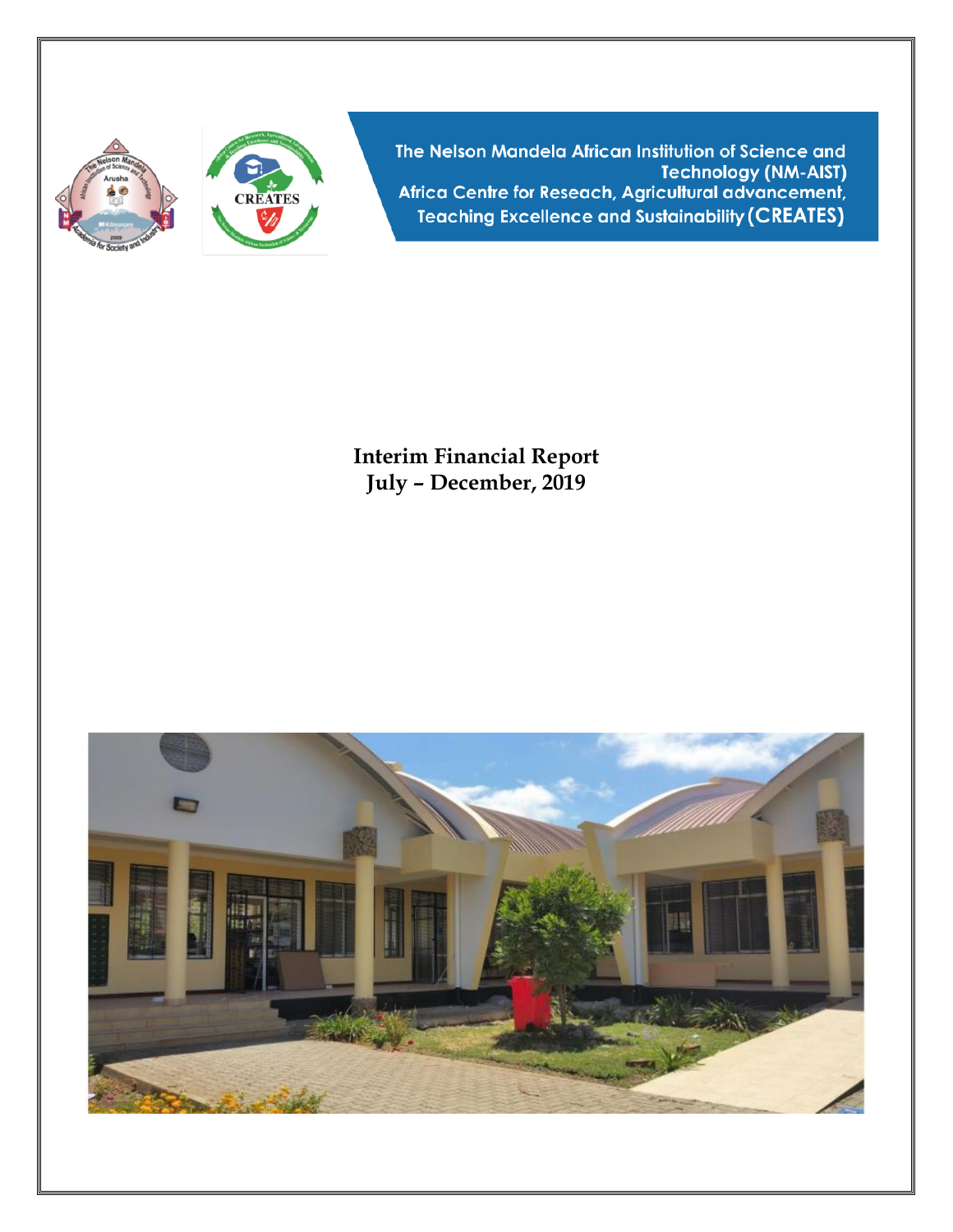| Centre for Research Advancement, Teaching Excellence and Sustainability in Food and Nutrition Security (CREATES-FNS)<br><b>NAME OF ACE:</b> |                          |                                               |  |  |  |  |  |
|---------------------------------------------------------------------------------------------------------------------------------------------|--------------------------|-----------------------------------------------|--|--|--|--|--|
| Statement of sources and Uses of Funds for the period ending                                                                                |                          |                                               |  |  |  |  |  |
|                                                                                                                                             |                          |                                               |  |  |  |  |  |
| <b>Sources of Funds</b>                                                                                                                     | Period Ending 31/12/2019 | Cummulative for financial year Ending<br>2019 |  |  |  |  |  |
|                                                                                                                                             |                          |                                               |  |  |  |  |  |
| Opening cash balance                                                                                                                        | 11,856.60                |                                               |  |  |  |  |  |
|                                                                                                                                             |                          |                                               |  |  |  |  |  |
| <b>Government Funds</b>                                                                                                                     |                          |                                               |  |  |  |  |  |
| World Bank IDA Funds                                                                                                                        |                          |                                               |  |  |  |  |  |
| Other funds                                                                                                                                 |                          |                                               |  |  |  |  |  |
| Refunds to SA/Retirements                                                                                                                   |                          |                                               |  |  |  |  |  |
| Credit                                                                                                                                      |                          |                                               |  |  |  |  |  |
| Total                                                                                                                                       |                          |                                               |  |  |  |  |  |
|                                                                                                                                             |                          |                                               |  |  |  |  |  |
| Add receipt                                                                                                                                 |                          |                                               |  |  |  |  |  |
| Government Funds                                                                                                                            |                          |                                               |  |  |  |  |  |
| World Bank IDA Funds                                                                                                                        |                          |                                               |  |  |  |  |  |
| Student Fees (                                                                                                                              | 278,614.00               |                                               |  |  |  |  |  |
| Refunds to SA/Retirements                                                                                                                   | 158.00                   |                                               |  |  |  |  |  |
| Credit                                                                                                                                      | 62,007.00                |                                               |  |  |  |  |  |
| Others(ARCC PROJECT)                                                                                                                        | 23,307.25                |                                               |  |  |  |  |  |
| <b>Total Financing</b>                                                                                                                      | 375,942.85               |                                               |  |  |  |  |  |
|                                                                                                                                             |                          |                                               |  |  |  |  |  |
| Less: Expenditure as per ACE Annual Impelmentation Plan                                                                                     |                          |                                               |  |  |  |  |  |
|                                                                                                                                             |                          |                                               |  |  |  |  |  |
| Establish Life Sciences / CREATES-FNS experiential based curricula                                                                          | 62,670.82                |                                               |  |  |  |  |  |
| Improve the CREATES-FNS teaching and learning approach<br>Co-create CREATES-FNS teaching and learning environment                           |                          |                                               |  |  |  |  |  |
| Enroll and support Masters and PhD candidates                                                                                               |                          |                                               |  |  |  |  |  |
| Strengthen the research framework in CREATES-FNS                                                                                            | 59,837.03                |                                               |  |  |  |  |  |
| Improve the CREATES-FNS research approach                                                                                                   | 54,038.92                |                                               |  |  |  |  |  |
| Quality assurance framework                                                                                                                 | 16,180.26                |                                               |  |  |  |  |  |
| <b>Equity Dimesions</b>                                                                                                                     | 3,732.02                 |                                               |  |  |  |  |  |
| Attracting Regional Academic Staff and Students                                                                                             |                          |                                               |  |  |  |  |  |
| Engaging National and Regional Academic Partners                                                                                            | 6,472.98                 |                                               |  |  |  |  |  |
| Attracting National and Regional Sector Partners                                                                                            |                          |                                               |  |  |  |  |  |
| International academic collaboration                                                                                                        |                          |                                               |  |  |  |  |  |
| Center Management and Governance                                                                                                            | 41,838.46                |                                               |  |  |  |  |  |
| Sustainable Financing                                                                                                                       |                          |                                               |  |  |  |  |  |
| Monitoring and Evaluation                                                                                                                   | 21,862.42                |                                               |  |  |  |  |  |
| Sub-total                                                                                                                                   | 266,632.91               |                                               |  |  |  |  |  |
| <b>Bank</b> charges                                                                                                                         | 1,533.69                 |                                               |  |  |  |  |  |
| Transfers(Credit)                                                                                                                           | 50,000.00                |                                               |  |  |  |  |  |
| <b>Total Expenditure</b>                                                                                                                    | 318,166.60               |                                               |  |  |  |  |  |
| Net cash balance as at 31st December 2019                                                                                                   | 60,490.25                |                                               |  |  |  |  |  |
|                                                                                                                                             |                          |                                               |  |  |  |  |  |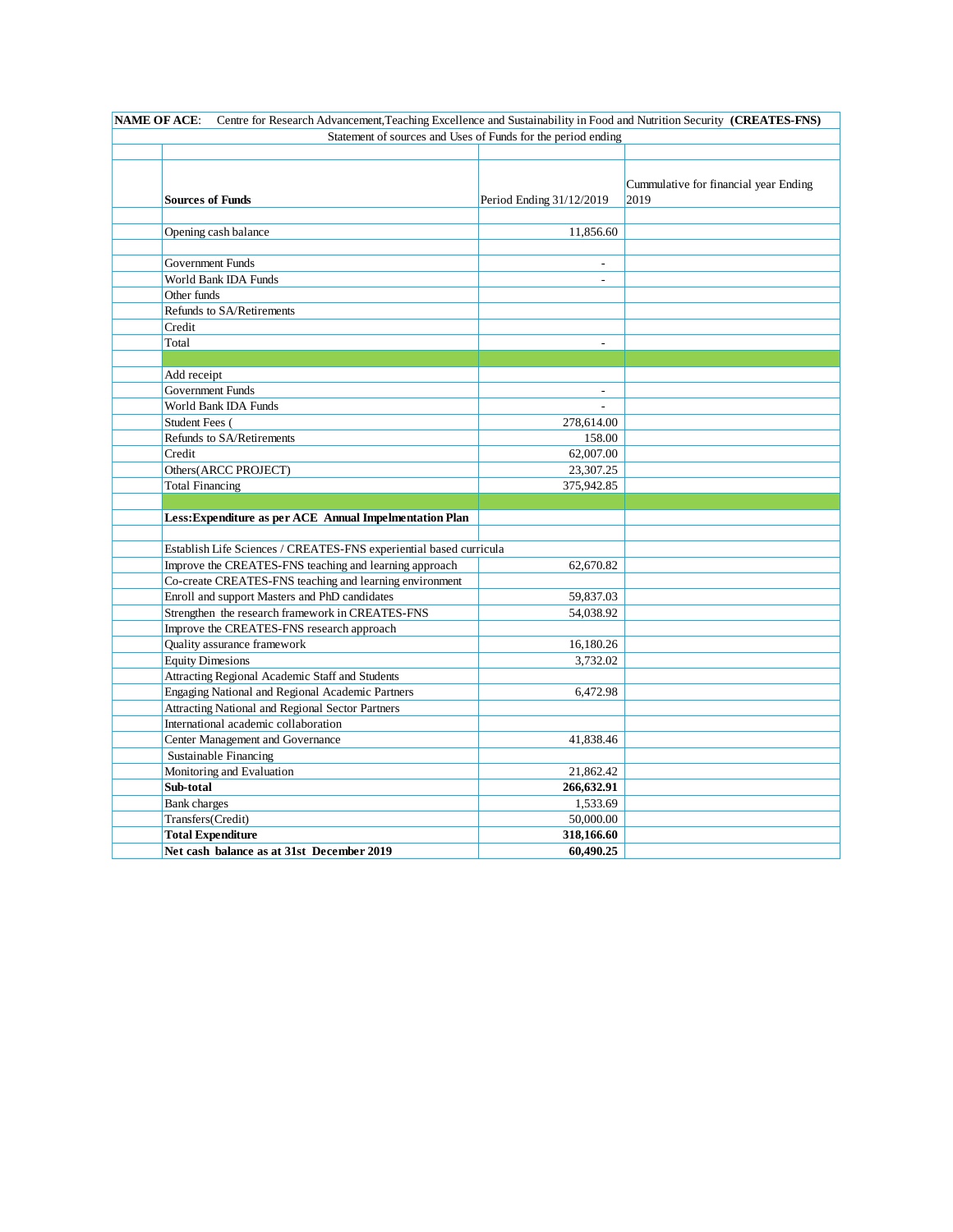|           | TABLE 17:                                                                                                                             | Name of ACE            |                                                                 |                         |                         |                                                 | Centre for Research Advancement, Teaching Excellence and Sustainability in Food and Nutrition Security (CREATES-FNS) |
|-----------|---------------------------------------------------------------------------------------------------------------------------------------|------------------------|-----------------------------------------------------------------|-------------------------|-------------------------|-------------------------------------------------|----------------------------------------------------------------------------------------------------------------------|
|           |                                                                                                                                       |                        |                                                                 |                         |                         |                                                 |                                                                                                                      |
|           |                                                                                                                                       |                        | Uses of Funds(USD) (Breakdown) for the period ending 31/12/2019 |                         |                         |                                                 |                                                                                                                      |
|           |                                                                                                                                       |                        |                                                                 |                         |                         |                                                 |                                                                                                                      |
| Objective |                                                                                                                                       |                        |                                                                 |                         |                         |                                                 |                                                                                                                      |
| code      | Expenditure                                                                                                                           |                        | Period ending                                                   |                         |                         | Cummulative for Financial year ended 31.12.2019 |                                                                                                                      |
|           |                                                                                                                                       | Actual                 | Planned                                                         | Variance                | Actual                  | Planned                                         | Variance                                                                                                             |
|           | Establish Life Sciences / CREATES-FNS experiential based                                                                              |                        |                                                                 |                         |                         |                                                 |                                                                                                                      |
|           | 5.1.1 curricula                                                                                                                       |                        |                                                                 |                         |                         |                                                 |                                                                                                                      |
|           | Affirm / validate the curricula review gaps (for 5.1 and 5.2                                                                          |                        |                                                                 |                         |                         |                                                 |                                                                                                                      |
|           | simultaneously)                                                                                                                       |                        | 54,000.00                                                       | 54,000.00               | 26,816.98               | 54,000.00                                       | 27,183.02                                                                                                            |
|           |                                                                                                                                       |                        |                                                                 |                         |                         |                                                 |                                                                                                                      |
|           | Inaugurate the Centre and validate the society and industry needs<br>to inform the curricular review and development                  |                        |                                                                 |                         |                         |                                                 |                                                                                                                      |
|           |                                                                                                                                       |                        | 32,000.00                                                       | 32,000.00               | 34,591.33               | 32,000.00                                       | 2.591.33                                                                                                             |
|           | Conduct working sessions to review the current curriculum and                                                                         |                        |                                                                 |                         |                         |                                                 |                                                                                                                      |
|           | draft four main streams each for PhD and MSc curricula based<br>on the specializations on:                                            |                        |                                                                 |                         |                         |                                                 |                                                                                                                      |
|           |                                                                                                                                       |                        | 22,000.00                                                       | 22,000.00               | 78,837.45               | 22,000.00                                       | 56,837.45                                                                                                            |
|           | TCU curriculum approval charges                                                                                                       |                        | 12,000.00                                                       | 12,000.00               |                         | 12,000.00                                       | 12,000.00                                                                                                            |
|           | International accreditation of curricula                                                                                              | ÷                      |                                                                 |                         |                         |                                                 |                                                                                                                      |
|           | Sub-Total                                                                                                                             |                        | 120,000.00                                                      | 120,000.00              | 140,245.76              | 120,000.00                                      | 20,245.76                                                                                                            |
| 5.1.2     | Improve the CREATES-FNS teaching and learning approach                                                                                |                        |                                                                 |                         |                         |                                                 |                                                                                                                      |
|           | Develop and deliver a T&L module                                                                                                      |                        |                                                                 |                         |                         |                                                 |                                                                                                                      |
|           | Support short course and exchange programs on T&L for faculty                                                                         | 12,670.82              | 6,000.00                                                        | 6,670.82                | 12,471.00               | 6,000.00                                        | 6,471.00                                                                                                             |
|           | and CREATES-FNS team                                                                                                                  | 50,000.00              | 40,000.00                                                       | 10,000.00               | 50,000.00               | 40,000.00                                       | 10,000.00                                                                                                            |
|           | Embed the T&L in the PhD and next generation faculty                                                                                  |                        |                                                                 |                         |                         |                                                 |                                                                                                                      |
|           |                                                                                                                                       |                        |                                                                 |                         |                         |                                                 |                                                                                                                      |
|           | Sub-Total                                                                                                                             | 62,670.82              | 46,000.00                                                       | 16,670.82               | 62,471.00               | 46,000.00                                       | 16.471.00                                                                                                            |
|           | Co-create CREATES-FNS teaching and learning                                                                                           |                        |                                                                 |                         |                         |                                                 |                                                                                                                      |
|           | 5.1.3 environment                                                                                                                     |                        |                                                                 |                         |                         |                                                 |                                                                                                                      |
|           | Recruit, retain and engage a hybrid and dynamic human resource                                                                        |                        |                                                                 |                         |                         |                                                 |                                                                                                                      |
|           |                                                                                                                                       | 12,869.09              | 42,000.00                                                       | 29,130.91               | 12,869.09               | 42,000.00                                       | 29.130.91                                                                                                            |
|           | Facilitate experimental / applied opportunities and short                                                                             |                        |                                                                 |                         |                         |                                                 |                                                                                                                      |
|           | internship programmes and exchange for students and faculty in                                                                        |                        |                                                                 |                         |                         |                                                 |                                                                                                                      |
|           | the appropriate industry                                                                                                              |                        | 10,000.00                                                       | 10,000.00               | 2,336.10                | 10,000.00                                       | 7,663.90                                                                                                             |
|           | Open opportunities for key partner to create their own set of<br>environments for T&L                                                 |                        | 12,000.00                                                       | 12,000.00               |                         | 12,000.00                                       | 12,000.00                                                                                                            |
|           | Improve software for modeling simulations and                                                                                         |                        |                                                                 |                         |                         |                                                 |                                                                                                                      |
|           | laptops/computers to facilitate e-learning and virtual access to                                                                      |                        |                                                                 |                         |                         |                                                 |                                                                                                                      |
|           | international resources (SOFTWARE)                                                                                                    |                        | 40,000.00                                                       | 40,000.00               |                         | 40,000.00                                       | 40,000.00                                                                                                            |
|           |                                                                                                                                       |                        |                                                                 |                         |                         |                                                 |                                                                                                                      |
|           | Upgrade/ procure extra accessories and equipment including Bio<br>repository for running the laboratory and other teaching activities |                        |                                                                 |                         |                         |                                                 |                                                                                                                      |
|           | (working benches, inverters/generators etc) incubation?                                                                               |                        |                                                                 |                         |                         |                                                 |                                                                                                                      |
|           | Sub-total                                                                                                                             | 12,869.09              | 55,000.00<br>159,000.00                                         | 55,000.00<br>146,130.91 | 15,205.19               | 55,000.00<br>159,000.00                         | 55,000.00<br>143,794.81                                                                                              |
|           | 5.1.4 Enroll and support Masters and PhD candidates                                                                                   |                        |                                                                 |                         |                         |                                                 |                                                                                                                      |
|           | Support a recruitment process for excellence of MSc and PhD                                                                           |                        |                                                                 |                         |                         |                                                 |                                                                                                                      |
|           | students under CREATES-FNS                                                                                                            | 6,154.15               | 5,000.00                                                        | 1,154.15                | 85,737.22               | 5,000.00                                        | 80,737.22                                                                                                            |
|           | Offset Tuition fees plus stipend for PhD students under                                                                               |                        |                                                                 |                         |                         |                                                 |                                                                                                                      |
|           | CREATES-FNS<br>Offset Tuition fees plus stipend for MSc students under                                                                | 54,065.43              | 58,250.00                                                       | 4,184.57                | 385,547.04              | 58,250.00                                       | 327,297.04                                                                                                           |
|           | <b>CREATES-FNS</b>                                                                                                                    | 60,787.28              | 85,000.00                                                       | 24,212.72               | 192,001.28              | 85,000.00                                       | 107,001.28                                                                                                           |
|           | Sub-Total                                                                                                                             | 121,006.86             | 148,250.00                                                      | 27,243.14               | 663,285.54              | 148,250.00                                      | 515,035.54                                                                                                           |
|           | 5.2.1 Research Excellence                                                                                                             |                        |                                                                 |                         |                         |                                                 |                                                                                                                      |
|           | Strengthen the research framework in CREATES-FNS                                                                                      |                        |                                                                 |                         | 6,323.00                | $\overline{\phantom{a}}$                        | 6,323.00                                                                                                             |
|           | Affirm / validate the research gaps (for 5.1 and 5.2<br>simultaneously)                                                               |                        |                                                                 |                         |                         |                                                 |                                                                                                                      |
|           |                                                                                                                                       |                        |                                                                 |                         |                         |                                                 |                                                                                                                      |
|           | Validate the society and industry needs to inform the research                                                                        |                        |                                                                 |                         |                         |                                                 |                                                                                                                      |
|           | agenda in alignment with the curriculum                                                                                               |                        |                                                                 |                         | 10,627.70               |                                                 | 10,627.70                                                                                                            |
|           | Support researches by PhD students in FNS                                                                                             | 22,869.09              | 40,000.00                                                       | 17,130.91               | 103,763.99              | 40,000.00                                       | 63,763.99                                                                                                            |
|           | Support researches by Msc students in FNS                                                                                             |                        | 30,000.00                                                       | 30,000.00               |                         | 30,000.00                                       | 30,000.00                                                                                                            |
|           | Sub-Total                                                                                                                             | 22,869.09              | 70,000.00                                                       | 47,130.91               | 120,714.69              | 70,000.00                                       | 50,714.69                                                                                                            |
|           | 5.2.2 Improve the CREATES-FNS research approach                                                                                       |                        |                                                                 |                         |                         |                                                 |                                                                                                                      |
|           | Develop and deliver a R4D module program for faculty                                                                                  |                        |                                                                 |                         |                         |                                                 |                                                                                                                      |
|           |                                                                                                                                       |                        |                                                                 |                         |                         |                                                 |                                                                                                                      |
|           | Support Mandela week, exhibitions and innovation sessions                                                                             |                        | 20,000.00                                                       | 20,000.00               | 3,214.00                | 20,000.00                                       | 16,786.00                                                                                                            |
|           | Upgrade/procure extra accessories and equipment including                                                                             |                        |                                                                 |                         |                         |                                                 |                                                                                                                      |
|           | Biorepository for running the laboratory and other research                                                                           |                        |                                                                 |                         |                         |                                                 |                                                                                                                      |
|           | activities (working benches, inverters/generators etc)                                                                                |                        |                                                                 |                         |                         |                                                 |                                                                                                                      |
|           | incubation?                                                                                                                           |                        | 55,000.00                                                       | 55,000.00               | 62,872.47               | 55,000.00                                       | 7,872.47                                                                                                             |
|           | Support publication of research findings                                                                                              |                        | 5,000.00                                                        | 5,000.00                | 2,998.74                | 5,000.00                                        | 2,001.26                                                                                                             |
|           | Facilitate knowledge exchange activities (attendance and                                                                              |                        |                                                                 |                         |                         |                                                 |                                                                                                                      |
|           | participation in international conferences and competitions)                                                                          |                        | 20,000.00                                                       | 20,000.00               | 28,618.28               | 20,000.00                                       | 8,618.28                                                                                                             |
|           | Establish knowledge exchange formats (own Journal,                                                                                    |                        |                                                                 |                         |                         |                                                 |                                                                                                                      |
|           | communication, brochures)                                                                                                             |                        |                                                                 |                         |                         |                                                 |                                                                                                                      |
|           | Identify and support research mentorship courses/workshops for                                                                        |                        |                                                                 |                         |                         |                                                 |                                                                                                                      |
|           | supervisory excellence                                                                                                                |                        | 20,000.00                                                       | 20,000.00               |                         | 20,000.00                                       | 20,000.00                                                                                                            |
|           | Procure and maintain one vehicle for students and faculty<br>Sub-Total                                                                | 12,000.00<br>12,000.00 | 80,000.00<br>200,000.00                                         | 68,000.00<br>188,000.00 | 12,000.00<br>109,703.49 | 80,000,00<br>200,000.00                         | 68,000.00<br>90,296.51                                                                                               |
|           | 5.3.0 Quality assurance framework                                                                                                     |                        |                                                                 |                         |                         |                                                 |                                                                                                                      |
|           | Develop quality assurance Policy (including manual and                                                                                |                        |                                                                 |                         |                         |                                                 |                                                                                                                      |
|           | standard operating procedures (SOPs) as well as audit and                                                                             |                        |                                                                 |                         |                         |                                                 |                                                                                                                      |
|           | measuring tools)                                                                                                                      |                        | 15,000.00                                                       | 15,000.00               | 755.00                  | 15,000.00                                       | 14,245.00                                                                                                            |
|           | Training all CREATES-FNS faculty on Quality Assurance (short-                                                                         |                        |                                                                 |                         |                         |                                                 |                                                                                                                      |
|           | course) in combination with Monitoring and Evaluations<br>(relevant for 5.1. and 5.2.)                                                |                        |                                                                 |                         |                         |                                                 |                                                                                                                      |
|           |                                                                                                                                       | 16,180.26              | 24,000.00                                                       | 7,819.74                | 26,657.05               | 24,000.00                                       | 2,657.05                                                                                                             |
|           | Participate in the Partnership of Applied Sciences, Engineering                                                                       |                        |                                                                 |                         |                         |                                                 |                                                                                                                      |
|           | and Technology (PASET) benchmarking exercise.                                                                                         |                        | 3,000.00                                                        | 3,000.00                |                         | 3,000.00                                        | 3,000,00                                                                                                             |
|           | Support acquisition and retaintion of ISO 9000 and ISO 17025<br>certificates                                                          |                        | 10,000.00                                                       | 10,000.00               |                         | 10,000.00                                       | 10,000.00                                                                                                            |
|           | Sub-Total                                                                                                                             | 16,180.26              | 52,000.00                                                       | 35,819.74               | 27,412.05               | 52,000.00                                       | 24,587.95                                                                                                            |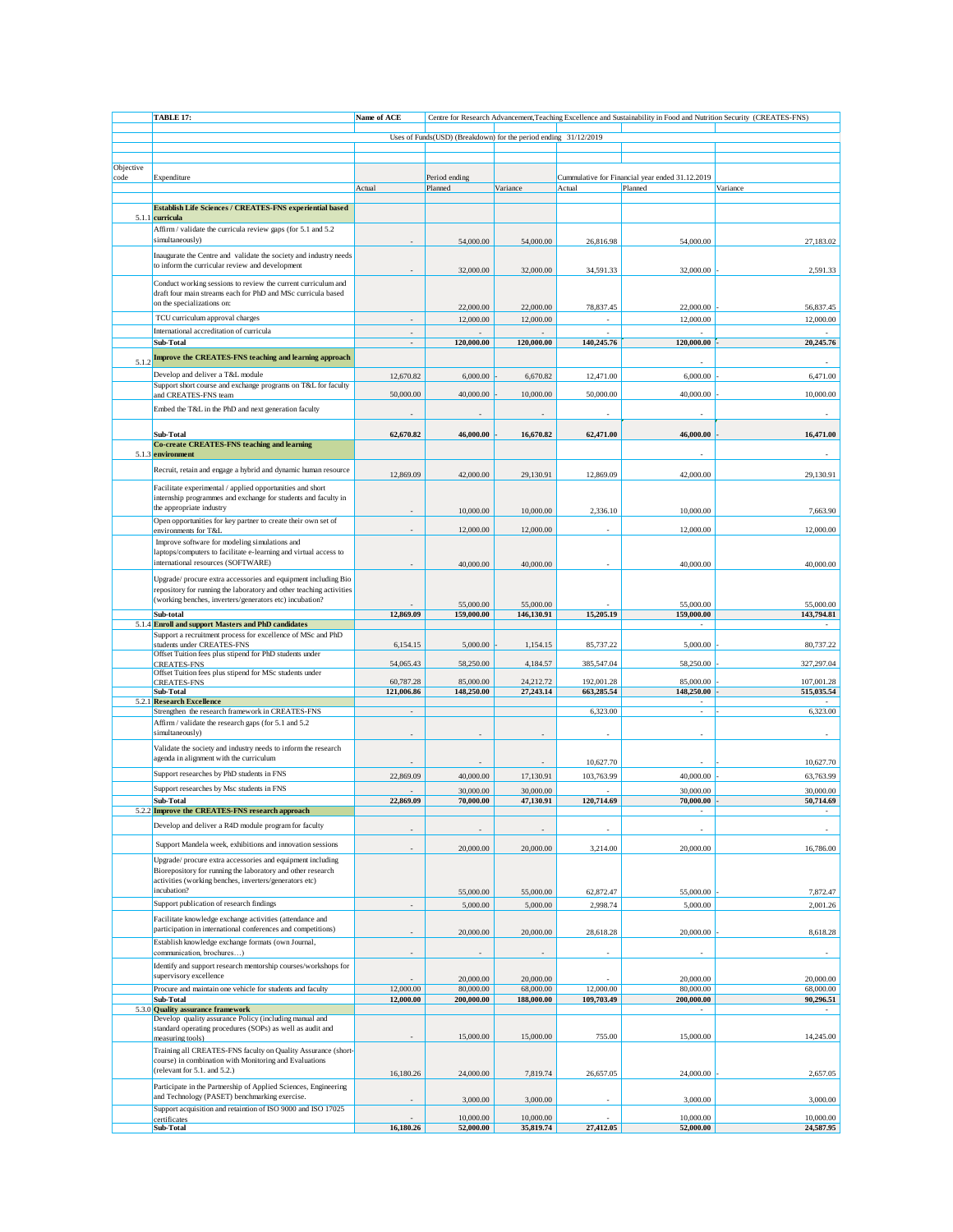| 5.4.0 Equity Dimesions                                                                                                                 |                |                     |                          |                          |                                       |                  |
|----------------------------------------------------------------------------------------------------------------------------------------|----------------|---------------------|--------------------------|--------------------------|---------------------------------------|------------------|
| Reflect equity within CREATES-FNS faculty, students and                                                                                |                |                     |                          |                          |                                       |                  |
| management                                                                                                                             | 1,500.00       | 5,000.00            | 3,500.00                 | 1,500.00                 | 5,000.00                              | 3,500.00         |
| Develop an Equity Strategy to guide CREATES-FNS                                                                                        | 2,232.02       | 3,000.00            | 767.98                   | 2,232.02                 | 3,000.00                              | 767.98           |
| Participate in ongoing AWARD activities (mentorship courses,                                                                           |                |                     |                          |                          |                                       |                  |
| best performance recruitment)                                                                                                          |                | 9,000.00            | 9,000.00                 |                          | 9,000.00                              | 9,000.00         |
| Sensitize and engage the public and partners on equity issues                                                                          |                | ÷.                  | $\overline{\phantom{a}}$ | $\overline{\phantom{a}}$ |                                       |                  |
| Support SIDO and TIRDO in mobilisation of women and other                                                                              |                |                     |                          |                          |                                       |                  |
| small scale processors to be involved researches and innovation                                                                        |                |                     |                          |                          |                                       |                  |
| platforms of NM-AIST - not budgeted                                                                                                    |                |                     |                          |                          | 17,000.00                             |                  |
| Sub-Total                                                                                                                              | 3,732.02       | 17,000.00           | 13,267.98                | 3,732.02                 |                                       | 13,267.98        |
| 5.5.0 Attracting Regional Academic Staff and Students                                                                                  |                |                     |                          |                          |                                       |                  |
| Motivate local and regional faculty as well as students to work at<br><b>CREATES-FNS</b>                                               |                |                     |                          |                          |                                       |                  |
| Organize familiarization events for new staff and students                                                                             |                |                     |                          |                          |                                       |                  |
| (orientation through novel technologies such as e-readers etc.)                                                                        |                | 1,000.00            | 1,000.00                 |                          | 1,000.00                              | 1,000.00         |
| Showcase the capacity of CREATES-FNS to faculty, research                                                                              |                |                     |                          |                          |                                       |                  |
| scientists and students from the region                                                                                                |                |                     |                          |                          |                                       |                  |
| Sensitize targeted audiences in the region to showcase the                                                                             |                |                     |                          |                          |                                       |                  |
| programs offered by CREATES-FNS                                                                                                        |                | 10,000.00           | 10,000.00                | 26.244.25                | 10,000,00                             | 16.244.25        |
| Support e-recruitment and e-admission portal and update it                                                                             |                |                     |                          |                          |                                       |                  |
| regularly (Budget under ICT)                                                                                                           |                | 3,000.00            | 3,000.00                 |                          | 3,000.00                              | 3,000.00         |
| Support international staff and student information office -                                                                           |                |                     |                          |                          |                                       |                  |
| together with WISE                                                                                                                     |                | 3,000.00            | 3,000.00                 |                          | 3,000.00                              | 3,000.00         |
| Sub-Total                                                                                                                              | ä,             | 17,000.00           | 17,000.00                | 26,244.25                | 17,000.00                             | 9,244.25         |
| 5.6.0 Engaging National and Regional Academic Partners                                                                                 |                |                     |                          |                          |                                       |                  |
| Becoming a knowledge translation and exchange hub                                                                                      |                |                     |                          | 6,549.00                 |                                       | 6,549.00         |
| Build capacity for e-communication / knowledge exchange at                                                                             |                |                     |                          |                          |                                       |                  |
| each key partner site                                                                                                                  |                | 24,000.00           | 24,000.00                | 5,440.00                 | 24,000.00                             | 18,560.00        |
| Populate the knowledge registry (list of all experts)<br>Sensitize targeted audiences in the region to showcase the                    |                |                     |                          |                          |                                       |                  |
| knowledge products of CREATES-FNS                                                                                                      |                |                     |                          | 5,911.00                 |                                       | 5.911.00         |
| Sub-Total                                                                                                                              | $\overline{a}$ | 24,000.00           | 24,000.00                | 17,900.00                | 24,000.00                             | 6,100.00         |
| 5.7.0 Attracting National and Regional Sector Partners                                                                                 |                | $\sim$              | $\overline{\phantom{a}}$ |                          |                                       |                  |
|                                                                                                                                        |                |                     |                          |                          |                                       |                  |
| Extending CREATES-FNS' reach multi-level and inter-sectorial                                                                           |                |                     |                          | 993.45                   |                                       | 993.45           |
|                                                                                                                                        |                |                     |                          |                          |                                       |                  |
| Develop and implement an inclusiveness strategy for multi-level<br>and inter-sectorial partners (including a listserv, consistent ways |                |                     |                          |                          |                                       |                  |
| of prioritizing who can participate, transparent)                                                                                      |                |                     |                          |                          |                                       |                  |
|                                                                                                                                        |                | 5,000.00            | 5,000.00                 | 3,560.00                 | 5,000.00                              | 1,440.00         |
| Create evidence-based opportunities to exchange with food,                                                                             |                |                     |                          |                          |                                       |                  |
| nutrition, health, biodiversity and agriculture sector partners                                                                        |                |                     |                          |                          |                                       |                  |
| Promote technological transfer, products and spin-offs across                                                                          |                |                     |                          |                          |                                       |                  |
| levels and sectors                                                                                                                     |                |                     |                          |                          |                                       |                  |
| Strategies to parallel labor market requirements (gap analysis,                                                                        |                |                     |                          |                          |                                       |                  |
| ongoing monitoring of labor changes and shifts, new working                                                                            |                |                     |                          |                          |                                       |                  |
| area, alumni-tracking etc)<br>Quarterly community extension events (work directly with                                                 |                |                     |                          |                          |                                       |                  |
| independent farmers, small businesses)                                                                                                 |                |                     |                          |                          |                                       |                  |
| Sub-Total                                                                                                                              |                | 5,000.00            | 5,000.00                 | 4,553.45                 | 5,000.00                              | 446.55           |
| 5.8.0 International academic collaboration                                                                                             |                |                     |                          |                          |                                       |                  |
|                                                                                                                                        |                |                     |                          |                          |                                       |                  |
| Sustain bi-lateral presence and involvement of international                                                                           |                |                     |                          |                          |                                       |                  |
| collaborators                                                                                                                          | 10,000.00      | 10,000.00           |                          | 74,464.90                | 10,000.00                             | 64,464.90        |
|                                                                                                                                        |                |                     |                          |                          |                                       |                  |
| Acknowledge international successes through multiple strategies                                                                        |                |                     |                          |                          |                                       |                  |
| sub-total                                                                                                                              | 10,000.00      | 10,000.00           | ÷,                       | 74,464.90                | 10,000.00                             | 64,464.90        |
| 5.9.0 Center Management and Governance                                                                                                 |                |                     |                          |                          |                                       |                  |
| Staff and stabilize key leadership positions in each of the core                                                                       |                |                     |                          |                          |                                       |                  |
| units                                                                                                                                  |                |                     |                          | 1,792.45                 |                                       | 1,792.45         |
| Hire staff and incentivize leaders and other staff (to build the<br>CREATES-FNS admin team - incentives will be through                |                |                     |                          |                          |                                       |                  |
| conference attendance, short course and seminar participation                                                                          |                |                     |                          |                          |                                       |                  |
| etc. and not in monetary terms)                                                                                                        | 35,500.00      | 94,700.00           | 59,200.00                | 212,049.32               | 94,700.00                             | 117,349.32       |
| Provide training on management and leadership for Centre                                                                               |                |                     |                          |                          |                                       |                  |
| leaders - training will be in joint collaboration with WISE -                                                                          |                |                     |                          |                          |                                       |                  |
| FUTURES and the other two ACEs at SUA                                                                                                  |                | 7,000.00            | 7,000.00                 |                          | 7,000.00                              | 7,000.00         |
| Procurement of equipment, furnishing and office supplies and                                                                           |                |                     |                          |                          |                                       |                  |
| vehicle and repair and maintenance                                                                                                     | 8,338.46       | 62,400.00           | 54,061.54                | 161,845.47               | 62,400.00                             | 99,445.47        |
| Prepare annual budget and action plan and support the National                                                                         |                |                     |                          |                          |                                       |                  |
| <b>ACE Steering Committee</b>                                                                                                          | 4,000.00       | 8,000.00            | 4,000.00                 | 4,000.00                 | 8,000.00                              | 4,000.00         |
| Support training for finance and other supporting staff                                                                                |                | 4,000.00            | 4,000.00                 | 492.00                   | 4,000.00                              | 3,508.00         |
| Support for conducting sub working group, management and<br>governing board meetings                                                   |                |                     |                          |                          |                                       |                  |
| Support training for Internal Auditor - covered by WISE                                                                                | í.             | 10,000.00<br>$\sim$ | 10,000.00<br>$\sim$      | 9,441.81<br>$\sim$       | 10,000.00<br>$\overline{\phantom{a}}$ | 558.19<br>$\sim$ |
| Prepare annual procurement plan                                                                                                        | L.             | ÷                   | ÷                        | ÷                        | ÷                                     | ÷                |
| Support training for Procurement officer - covered by WISE                                                                             | ä,             | ÷,                  |                          | $\overline{\phantom{a}}$ | ×,                                    | ÷                |
| Advertise products and services to be procured                                                                                         |                | 5,000.00            | 5,000.00                 | 2,518.23                 | 5,000.00                              | 2,481.77         |
| Facilitate meetings of tender Board and tender evaluation                                                                              |                |                     |                          |                          |                                       |                  |
| committee                                                                                                                              |                | 4,000.00            | 4,000.00                 | 204.23                   | 4,000.00                              | 3,795.77         |
| Facilitate travels to two regional ACE meetings each year                                                                              | 4,000.00       | 4,000.00            |                          | 10,780.00                | 4,000.00                              | 6,780.00         |
| Prepare audit report and table it in the Council Audit Committee                                                                       |                |                     |                          |                          |                                       |                  |
|                                                                                                                                        |                | 3,000.00            | 3,000.00                 | 4,000.00                 | 3,000.00                              | 1,000.00         |
| sub-total                                                                                                                              | 51,838.46      | 202,100.00          | 150,261.54               | 407,123.51               | 202,100.00                            | 205,023.51       |
| 5.1.0 Sustainable Financing                                                                                                            |                |                     |                          |                          | $\overline{\phantom{a}}$              |                  |
| Facilitate development of winning proposal grants (grants<br>writing support, seed money, identifying calls) including                 |                |                     |                          |                          |                                       |                  |
| research chairs                                                                                                                        |                | 20,000.00           | 20,000.00                | 19,072.00                | 20,000.00                             | 928.00           |
| Conduct demand-/ industry-driven short courses and                                                                                     |                |                     |                          |                          |                                       |                  |
| international conferences on a cost-plus basis                                                                                         |                |                     |                          |                          |                                       |                  |
| Prepare an ethical framework for provision of consultancy                                                                              |                |                     |                          |                          |                                       |                  |
| services to the industry and society                                                                                                   |                | 3,000.00            | 3,000.00                 |                          | 3,000.00                              | 3,000.00         |
| Sensitize and conduct annual campaigns for philanthropic                                                                               |                |                     |                          |                          |                                       |                  |
| contributions                                                                                                                          |                |                     |                          |                          |                                       |                  |
| sub-total                                                                                                                              | L,             | 23,000.00           | 23,000.00                | 19,072.00                | 23,000.00                             | 3,928.00         |
| 5.1.1 Monitoring and Evaluation                                                                                                        |                |                     |                          |                          |                                       |                  |
| Develop a Monitoring and Evaluation Framework (shared across                                                                           |                |                     |                          |                          |                                       |                  |
| all key partners, inlcuding equity indicators)                                                                                         | 5,000.00       | 5,000.00            |                          | 5,000.00<br>7,984.00     | 5,000.00                              | 7,984.00         |
| Conduct Independent Monitoring and Evaluation<br>sub total                                                                             | 5,000.00       | 5,000.00            |                          | 12,984.00                | 5,000.00                              | 7,984.00         |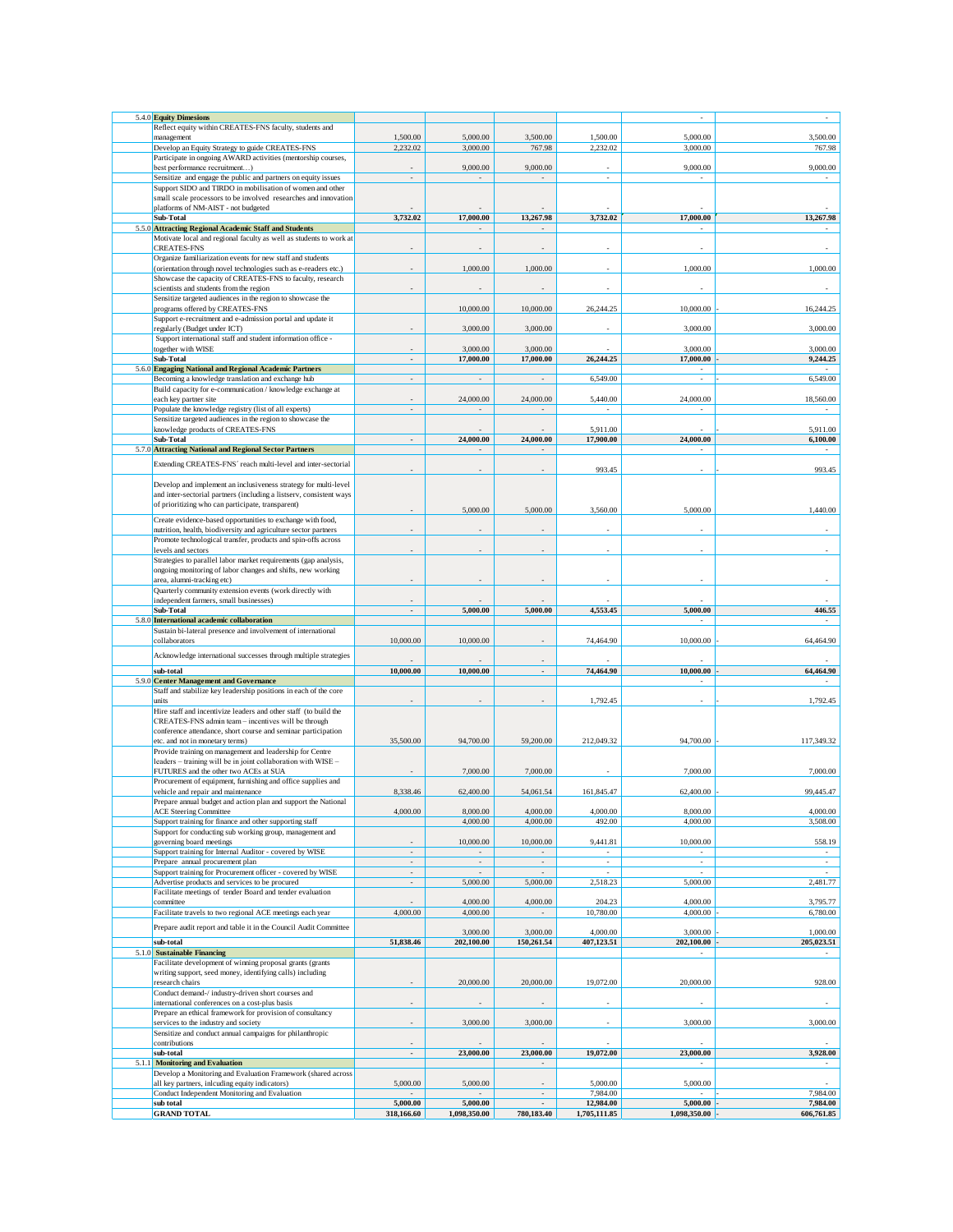| Eligible Expenditure Program(EPP)                      |               |               |               |               |               |                  |                                   |  |  |
|--------------------------------------------------------|---------------|---------------|---------------|---------------|---------------|------------------|-----------------------------------|--|--|
|                                                        | Period ending | Period ending | Period ending | Period Ending | Period Ending | Period Ending    | Cumulative for the<br>period from |  |  |
|                                                        | 31.12.2017    | 30.06.2018    | 30.09.2018    | 31.12.2018    | 31.06.2019    | 31.12.2019       | $01.01.2017 -$<br>30.06.2019      |  |  |
| EEP 1: Salaries                                        | 1.870.396.51  | 613.782.20    | 680,247.71    | 640,881.01    | 1.282.728.06  | 2.996.517.448.00 | 3,001,605,483.49                  |  |  |
|                                                        |               |               |               |               |               |                  |                                   |  |  |
| EEP 2:Non-procurable expenditure as defined in         |               |               |               |               |               |                  |                                   |  |  |
| <b>Financing Agreement</b>                             | 500,701.39    | 147,965.76    | 141,833.45    | 207,185,00    | 605,801.06    | 1.438.593.422.00 | 1.440.196.908.66                  |  |  |
|                                                        |               |               |               |               |               |                  |                                   |  |  |
| <b>Total EEPs</b>                                      | 2,371,097.90  | 761,747.96    | 822,081.16    | 848,066.01    | 1.888.529.12  | 4.435.110.870.00 | 4.441.802.392.15                  |  |  |
|                                                        |               |               |               |               |               |                  |                                   |  |  |
| *Effective Exchange rate from Bank TZS<br>2.219.05/USD |               |               |               |               |               |                  |                                   |  |  |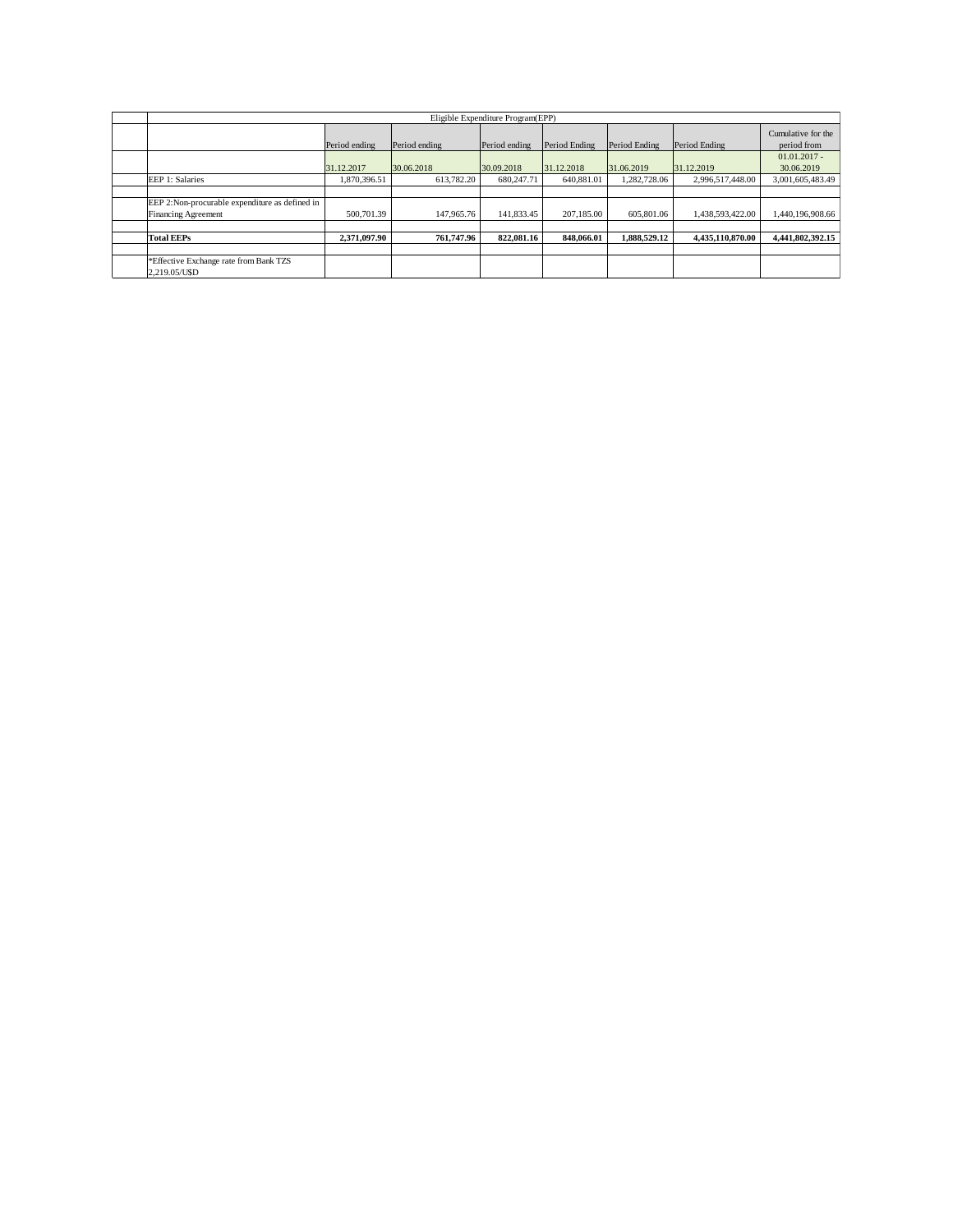| <b>Expenditures as per Disbursement Linked Indicators</b>                                                                                                                                                                                               |                                                                                                                                                                                                        |                                                                                                                              |                                   |                    |                             |  |  |
|---------------------------------------------------------------------------------------------------------------------------------------------------------------------------------------------------------------------------------------------------------|--------------------------------------------------------------------------------------------------------------------------------------------------------------------------------------------------------|------------------------------------------------------------------------------------------------------------------------------|-----------------------------------|--------------------|-----------------------------|--|--|
| Centre for Research Advancement, Teaching Excellence and Sustainability in Food and Nutrition Security<br>(CREATES-FNS)                                                                                                                                 |                                                                                                                                                                                                        |                                                                                                                              |                                   |                    |                             |  |  |
|                                                                                                                                                                                                                                                         | July to Dec, 2019                                                                                                                                                                                      |                                                                                                                              |                                   |                    |                             |  |  |
| <b>Disbursement Linked Indicators</b>                                                                                                                                                                                                                   | <b>Action to be Completed</b>                                                                                                                                                                          | <b>Status of Action Completion</b>                                                                                           | <b>Amount Allocated Disbursed</b> | Amount             | <b>Amount not Disbursed</b> |  |  |
|                                                                                                                                                                                                                                                         |                                                                                                                                                                                                        |                                                                                                                              |                                   |                    |                             |  |  |
| <b>DLI#1 INSTITUTIONAL READINESS</b><br>DLI 1.1 To meet conditions for Effectiveness                                                                                                                                                                    | To meet Conditions for Effectiveness:                                                                                                                                                                  | Completed                                                                                                                    | 600,000                           | 600,000            |                             |  |  |
|                                                                                                                                                                                                                                                         |                                                                                                                                                                                                        |                                                                                                                              |                                   |                    |                             |  |  |
|                                                                                                                                                                                                                                                         | The Performance and Finance Agreements<br>executed                                                                                                                                                     |                                                                                                                              |                                   |                    |                             |  |  |
|                                                                                                                                                                                                                                                         | The National Steering Committee created                                                                                                                                                                |                                                                                                                              |                                   |                    | 0                           |  |  |
| DLI 1.2 Development Of Detailed Implementation Plans                                                                                                                                                                                                    | Implementation plan approved by the Ministry of                                                                                                                                                        | Completed                                                                                                                    | 500,000                           | 500,000            |                             |  |  |
|                                                                                                                                                                                                                                                         | Education, Science, Technology and Vocational<br>Training and accepted by the IUCEA/WB                                                                                                                 |                                                                                                                              |                                   |                    | $\mathbf{0}$                |  |  |
| DLI #2:EXCELLENCE IN EDUCATION AND RESEARCH CAPACITY AND DEVELOPMENT IMPACT                                                                                                                                                                             |                                                                                                                                                                                                        |                                                                                                                              |                                   |                    |                             |  |  |
| DLR# 2.1: Timely annual implementation of the plans                                                                                                                                                                                                     |                                                                                                                                                                                                        | 87 % of the planned activities                                                                                               | 500,000                           |                    | 500,000                     |  |  |
|                                                                                                                                                                                                                                                         |                                                                                                                                                                                                        | implemented                                                                                                                  |                                   |                    |                             |  |  |
|                                                                                                                                                                                                                                                         | At least 85% of activities implemented on timely<br>manner                                                                                                                                             |                                                                                                                              |                                   |                    |                             |  |  |
| DLR #2.2: Newly enrolled students in the ACE of which at least 20% must be regional At least 30% of PhD and Masters candidates                                                                                                                          |                                                                                                                                                                                                        | The following students were enrolled; ;27                                                                                    |                                   |                    |                             |  |  |
| (African) students                                                                                                                                                                                                                                      | enrolled are from the region                                                                                                                                                                           | (3 Regional, 11 Female)                                                                                                      |                                   |                    |                             |  |  |
|                                                                                                                                                                                                                                                         | At least 40% of the PhD and Masters candidates<br>are females                                                                                                                                          | PhD students (43 MSc (6 Regional, 23<br>female)                                                                              | 1,200,000                         | 190,255            | 1,009,745                   |  |  |
|                                                                                                                                                                                                                                                         | Short courses                                                                                                                                                                                          | Short courses: 104 Participants<br>(23Regional; 81National) and (Female<br>19; male 85)                                      |                                   |                    |                             |  |  |
| DLR#2.3: Accreditation of quality of education programs                                                                                                                                                                                                 | At least three PhD and three MSc programs Stakeholders validation workshop was<br>approved by national accreditation body.                                                                             | held and the                                                                                                                 | 600,000                           |                    | 600,000                     |  |  |
|                                                                                                                                                                                                                                                         | . At least one PhD and one Master program                                                                                                                                                              | 10 Draft curricula (5 MSc & 5 PhD)                                                                                           |                                   |                    |                             |  |  |
| DLR#2.4: Partnerships for collaboration in applied research and training collaboration                                                                                                                                                                  | approved by international accreditation body<br>At least 8 MoUs are signed annually: 4 with                                                                                                            | resubmitted to TCU for Accreditation<br>A total of 15 MoUs were signed (3                                                    |                                   |                    |                             |  |  |
|                                                                                                                                                                                                                                                         | academic institutions, 1 with industry / research<br>institute and 3 with partner institutions<br>At least 20 internationally peer reviewed research 48 papers were published in peer                  | private companies & 13 Academic/<br>Research partners)                                                                       | 200,000<br>300,000                | 170,000<br>300,000 | 30,000                      |  |  |
| DLR#2.5: Peer-reviewed journal papers or peer-reviewed conference papers prepared<br>collaboratively with national, regional or international co-authors                                                                                                | articled co-authored by partners, published, reviewed journals:<br>annually                                                                                                                            |                                                                                                                              |                                   |                    |                             |  |  |
| DLR#2.6: Faculty and PhD student exchanges to promote regional research and teaching At least 16 students with at least two week<br>collaborations                                                                                                      | internship in a private sector company or a local<br>institution or international institution                                                                                                          | A total of 18 PhD students and faculty<br>staff participated in exchange programme<br>of at least two weeks for research and | 500,000                           |                    | 500,000                     |  |  |
|                                                                                                                                                                                                                                                         | At least 12 academic staff with at least two week<br>internship in a private sector company or a                                                                                                       | teaching activities                                                                                                          |                                   |                    |                             |  |  |
| DLR#2.7: External revenue generation                                                                                                                                                                                                                    | institution or international institution<br>At least \$31,000 in year one, \$351,700 in year two,                                                                                                      |                                                                                                                              |                                   |                    | 900.000                     |  |  |
|                                                                                                                                                                                                                                                         | 8722,700 in year three and \$602,700 in year four,<br>of external funds generated                                                                                                                      |                                                                                                                              | 900,000                           |                    |                             |  |  |
| DLR#2.8: Institution participating in benchmarking exercise                                                                                                                                                                                             | CREATES-FNS participates in the Partnership of The Centre submitted Institution data for<br>Applied Sciences, Engineering and Technology PASET benchmarking exercise<br>(PASET) benchmarking exercise. |                                                                                                                              | 100,000                           |                    | 100,000                     |  |  |
|                                                                                                                                                                                                                                                         |                                                                                                                                                                                                        |                                                                                                                              |                                   |                    |                             |  |  |
| DLI#3: TIMELY, TRANSPARENT AND INSTITUTIONALLY REVIEWED FINANCIAL MANAGEMENT                                                                                                                                                                            |                                                                                                                                                                                                        |                                                                                                                              |                                   |                    |                             |  |  |
| DLR#3.1: Timely Withdrawal applications supported by interim unaudited financial reports Timely Withdrawal applications supported by Withdrawal Application was submitted by 75,000<br>for each ACE                                                     | interim unaudited financial reports                                                                                                                                                                    | the CENTRES                                                                                                                  |                                   |                    | 75,000                      |  |  |
| DLR#3.2 : Functioning audit committee under each Eastern and Southern African Higher The University Council Audit Committee meets at Three NM-AIST Audit Committee   75,000<br><b>Education Institutions</b>                                            | least four times in a year.                                                                                                                                                                            | Quarterly meetings were held to discuss                                                                                      |                                   |                    | 75,000                      |  |  |
| DLR#3.3: Functioning internal audit unit for each Eastern and Southern African Higher Project accounts audited annually and submitted to Quarterly Audits were carried out by the 75,000<br>Education Institution                                       | the Ministry and the IUCEA/WB within six months NM-AIST Internal Audit Unit and findings<br>after the end of the financial year                                                                        | Audit findings<br>were tabled to the Audit committee of the<br>Institution                                                   |                                   |                    | 75,000                      |  |  |
| DLR#3.4: Transparency of financial management (audit reports, interim unaudited All the audit reports, interim financial reports, Centre Website was updataed with 75000<br>financial reports, budgets and Annual Work Programs are all web accessible) | budgets and annual work plan published on the inforamation<br>university website                                                                                                                       |                                                                                                                              |                                   |                    | 75000                       |  |  |